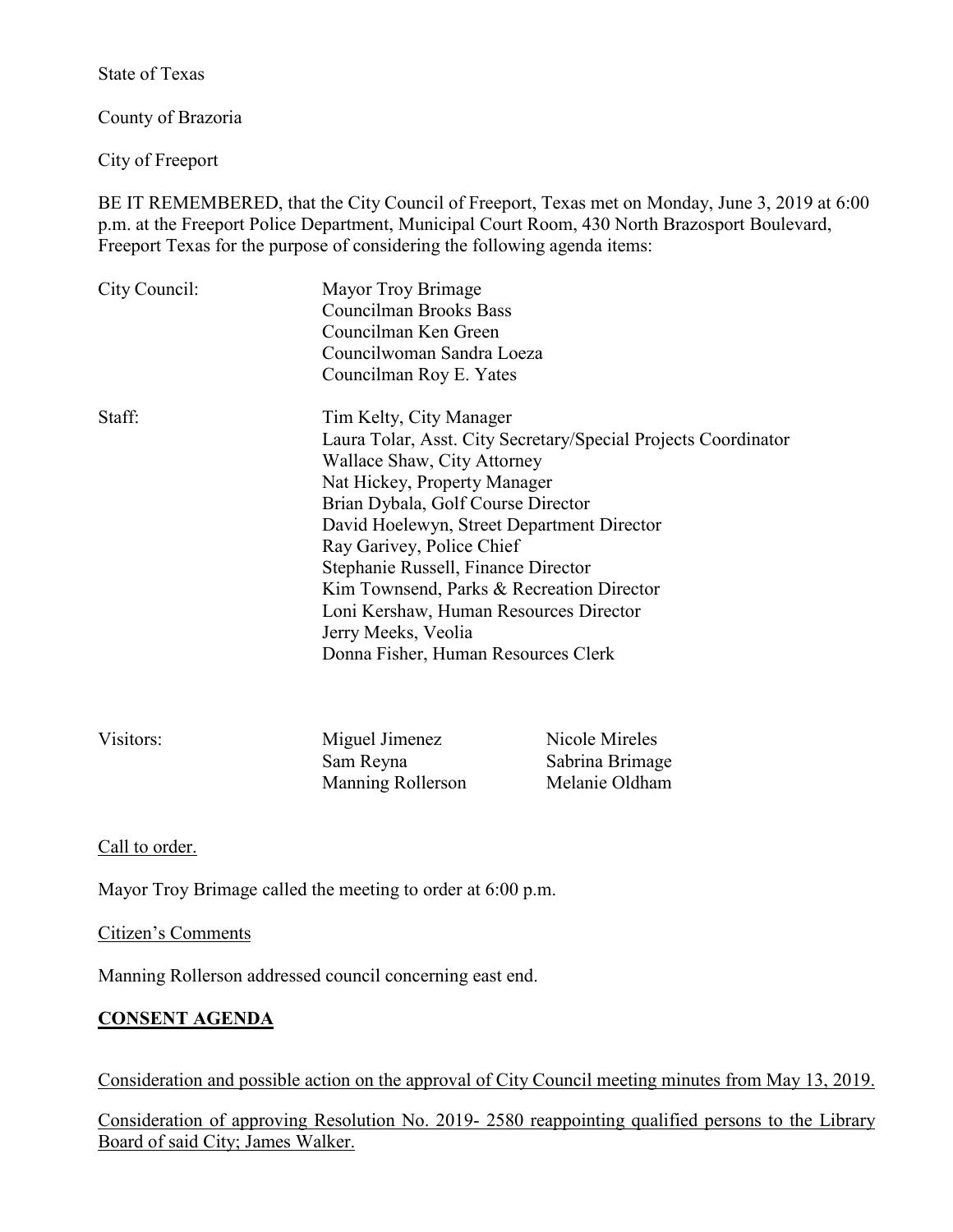Consideration of approving Resolution No. 2019- 2581 reappointing qualified persons to the Board of Adjustments of said City; Roddy Mohler and Sammye Moore.

Consideration of approving Resolution No. 2019-2582 reappointing qualified persons to the Planning Commission of said City; Clift Vandergrift.

Consideration of approving Resolution No. 2019-2583 reappointing qualified person to the Beautification/Parks Board of said City; Margaret L. McMahan

Consideration of approving Resolution No. 2019-2584 reappointing qualified persons to the Economic Development Corporation of said City; Marinell Music, Mark Fruidenberg, Mingo Marquez and Lesa Girouard.

Consideration of approving Resolution No. 2019-2585 reappointing qualified persons to the Charter Review Board of said City; Sandra Barbree, Amy Carrales, Donna Hayes, Ana Silbas.

Consideration of approving Resolution No. 2019-2586 reappointing qualified persons to the Senior Citizens Commission of said City; Ona Johnson, Sammy T. Moore, Martha Westbrook and Jane Hawkins.

On a motion by Councilwoman Loeza, seconded by Councilman Bass, with all present voting "Aye", Council unanimously approved the consent agenda.

# **REGULAR SESSION**

Public Hearing of a proposed replat being a Subdivision of 27.6011 Acres (1,202,307 sq. ft.) Being a partial replat of the replat of 330.599 Acres of the Velasco Townsite B.C.C.F. No. 2015055039 located in the Christian Henniger Survey, A-211, City of Freeport, Brazoria County, Texas.

Mayor Brimage opened the public hearing at 6:08 p.m.

Melanie Oldham stated that she hoped the new council isn't making a deal with Mr. Wong. She questioned whether we were going to help Mr. Wong again.

City Manager Tim Kelty stated that this replat was being done as a housekeeping item for the already developed Olin Property, which is being subdivided from the rest of Mr. Wong's property. He stated that the plat had been submitted last year and the city had not acted on it. He recommended council approval.

Councilman Brooks Bass asked if this was subdividing out any additional property than the Olin property.

Mr. Kelty stated no.

Manning Rollerson stated that he had concerns about new homes not being built.

Nicole Mireles stated that new homes are being built throughout the city.

Mayor Brimage closed the public hearing at 6:17 p.m.

On a motion by Councilman Bass, seconded by Councilwoman Loeza, with all present voting "Aye", Council unanimously approved closing the public hearing.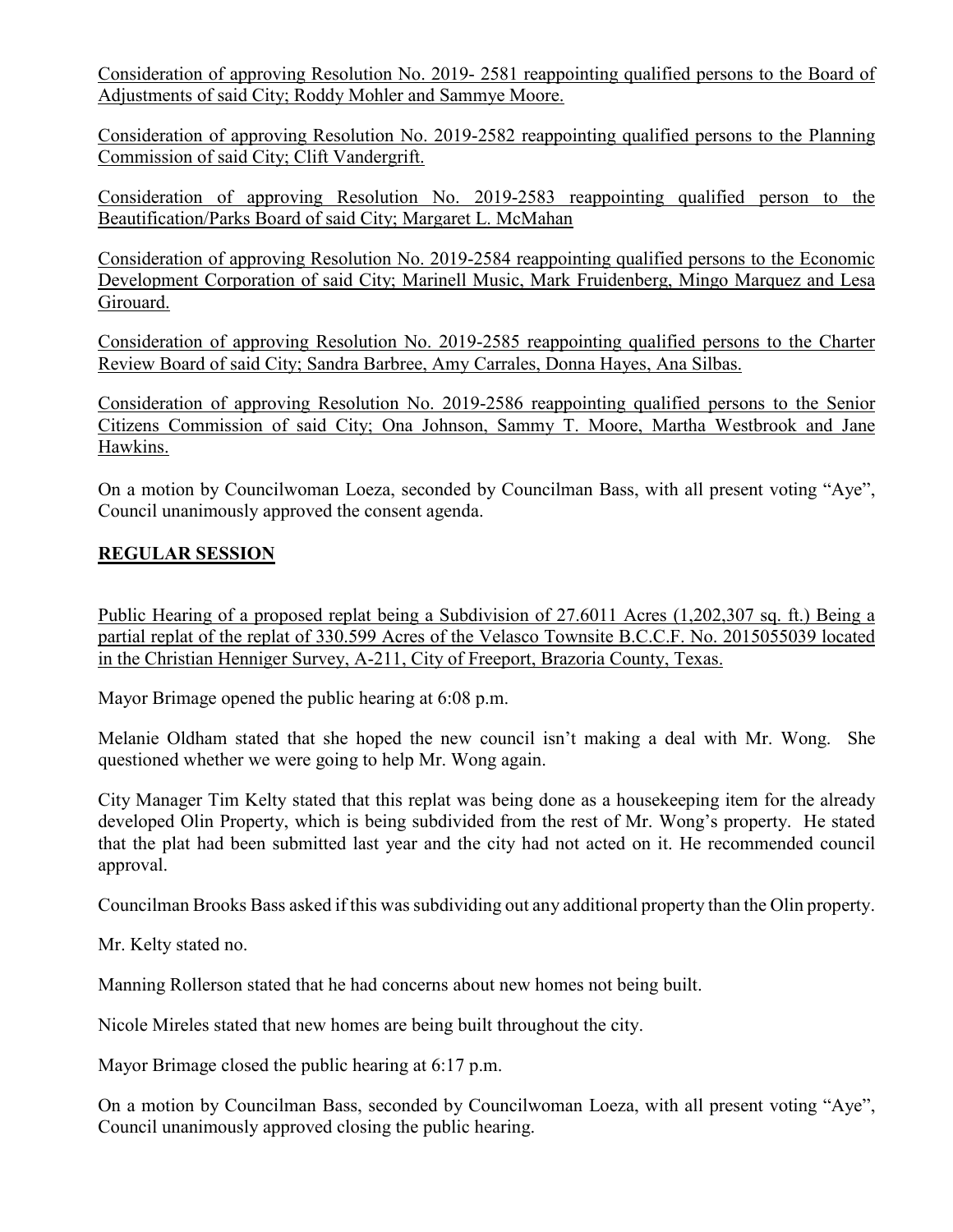On a motion by Councilman Bass, seconded by Councilwoman Loeza, with all present voting "Aye", Council unanimously approved the replat being a Subdivision of 27.6011 Acres (1,202,307 sq. ft.) Being a partial replat of the replat of 330.599 Acres of the Velasco Townsite B.C.C.F. No. 2015055039 located in the Christian Henniger Survey, A-211, City of Freeport, Brazoria County, Texas.

Public Hearing of a proposed replat being a 4.358 Acre Tract Lots 1-24A, Block 786 & Lots 1-24, Block 813, of the City of Velasco, Vol. 32, Pg. 14 B.C.D.R. located in the Alexander Calvit Survey, Abstract No. A-49 in Brazoria County, Texas

Mayor Troy Brimage opened the public hearing at 6:18 p.m.

Mr. Kelty stated that this replat reduced the street right of way ten feet due to two existing homes being built within the street right of way. Mr. Kelty added this was something council had looked at before and requested.

On a motion by Councilman Bass, seconded by Councilwoman Loeza, with all present voting "Aye", Council unanimously approved closing the public hearing and approved the replat being a 4.358 Acre Tract Lots 1-24A, Block 786 & Lots 1-24, Block 813, of the City of Velasco, Vol. 32, Pg. 14 B.C.D.R. located in the Alexander Calvit Survey, Abstract No. A-49 in Brazoria County, Texas.

Consideration and possible action on an agreement with BASF Corporation for the first right of refusal on the purchase of effluent from the City's wastewater treatment plant.

Mr. Kelty stated that the city legally has the ability to sell effluent water from the WWTP. This agreement gives BASF the option to buy. If they exercise the option in the future BASF will have to inter into a purchase agreement and build the infrastructure.

Mayor Brimage said that the city has to dump a minimum amount. He added that the city will negotiate the money when it comes to fruition.

Mr. Kelty said that \$400 would be due at signing from BASF and the first annual payment would start in September.

On a motion by Councilwoman Loeza, seconded by Councilman Green, with all present voting "Aye", Council unanimously approved an agreement with BASF Corporation for the first right of refusal on the purchase of effluent from the City's wastewater treatment plant.

Consideration of approving Resolution No. 2019-2587 amending the budget for the Freeport Economic Development Corporation budget for the 2018-2019 fiscal year.

Economic Development Corporation Director Courtland Holman stated that the new fiscal budget is being amended to allow him to do his job appropriately.

Mr. Kelty said that the current budget was inadequate and that he had already seen positive results regarding economic development.

Mr. Bass stated that the EDC property needed maintenance and asked if the amended budget allowed for it.

On a motion by Councilman Bass, seconded by Councilman Green, with all present voting "Aye", Council unanimously approved Resolution No. 2019-2587 amending the budget for the Freeport Economic Development Corporation budget for the 2018-2019 fiscal year.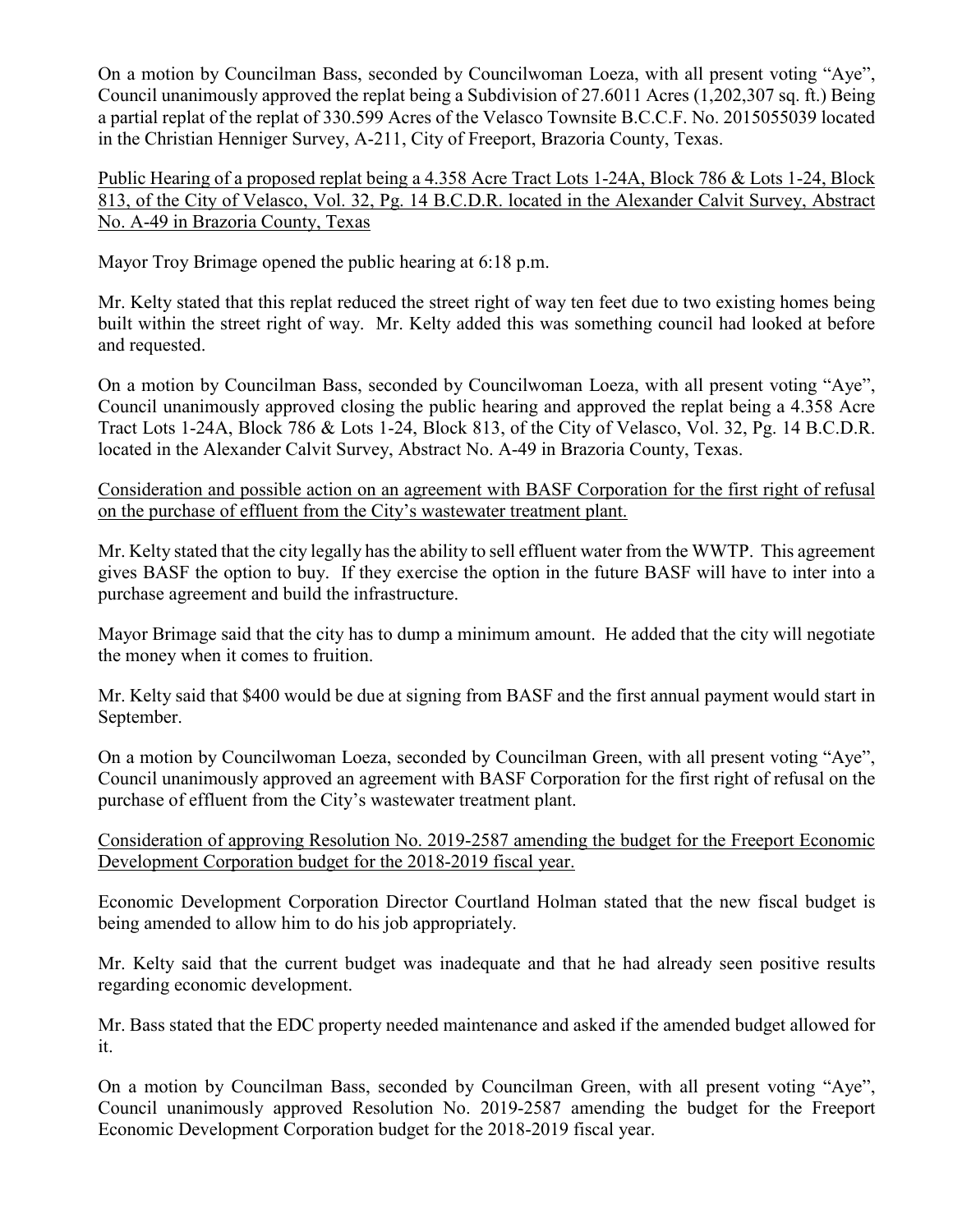Consideration of approving Resolution No. 2019-2588 approving a procurement policy for the city.

Finance Director Stephanie Russell stated that staff did not have written policy and limits set regarding purchasing. This policy ensures a competitive process. Procurement cards will limit who and how much can be spent.

On a motion by Councilman Bass, seconded by Councilman Green, with all present voting "Aye", Council unanimously approved Resolution No. 2019-2588 approving a procurement policy for the city.

## Consideration of approving Resolution No. 2019-2589 adopting Financial Management policies.

Finance Director Stephanie Russell stated that the financial management policies create an overall umbrella regulating financial management of city funds. It ensures that we maintain appropriate amounts in our reserves. It also calls for the creation of a capital improvement plan. Ms. Russell added that it puts on paper policies that the city is beginning to implement.

On a motion by Councilman Bass, seconded by Councilwoman Loeza, with all present voting "Aye", Council unanimously approved Resolution No. 2019-2589 adopting Financial Management policies.

## Consideration of approving Ordinance No. 2019-2573 amending Sections 52.15 And 52.16 of the Code of Ordinances to increase the rates for water and sewer services.

Stephanie Russell stated that water and sewer rates had not been raised in a while. This increase is for 10% and should generate approximately an additional \$200,000 per year.

Mr. Kelty said that commercial accounts generate more revenue than residential. The residential rates for the city are currently still the lowest in the area even after the 10% increase. He said that an enterprise fund should break even but recently the general fund has been covering some of the expenses adding that water and sewer costs have gone up.

On a motion by Councilwoman Loeza, seconded by Councilman Bass, with all present voting "Aye", Council unanimously approved Ordinance No. 2019-2573 amending Sections 52.15 And 52.16 of the Code of Ordinances to increase the rates for water and sewer services.

Consideration of approving Resolution No. 2019-2590 authorizing the submission of a Community Block Grant Disaster Recovery application to the Texas General Land Office and authorizing the City Manager to act as the City's Executive Officer and authorized representative in all matters pertaining to the City's Participation in the CDBG-FR Program.

This item was tabled.

Consideration of approving revisions to the personnel policy.

Loni Kershaw presented to council the proposed changes to the personnel policy in Sections 9.04, 9.08, 9.11 and included adding section 9.16.

On a motion by Councilman Bass, seconded by Councilwoman Loeza, with all present voting "Aye", Council unanimously approved revisions to the personnel policy

Discuss and considering approving Ordinance No. 2019-2574 amending the code of ordinance in regard to the department of engineering.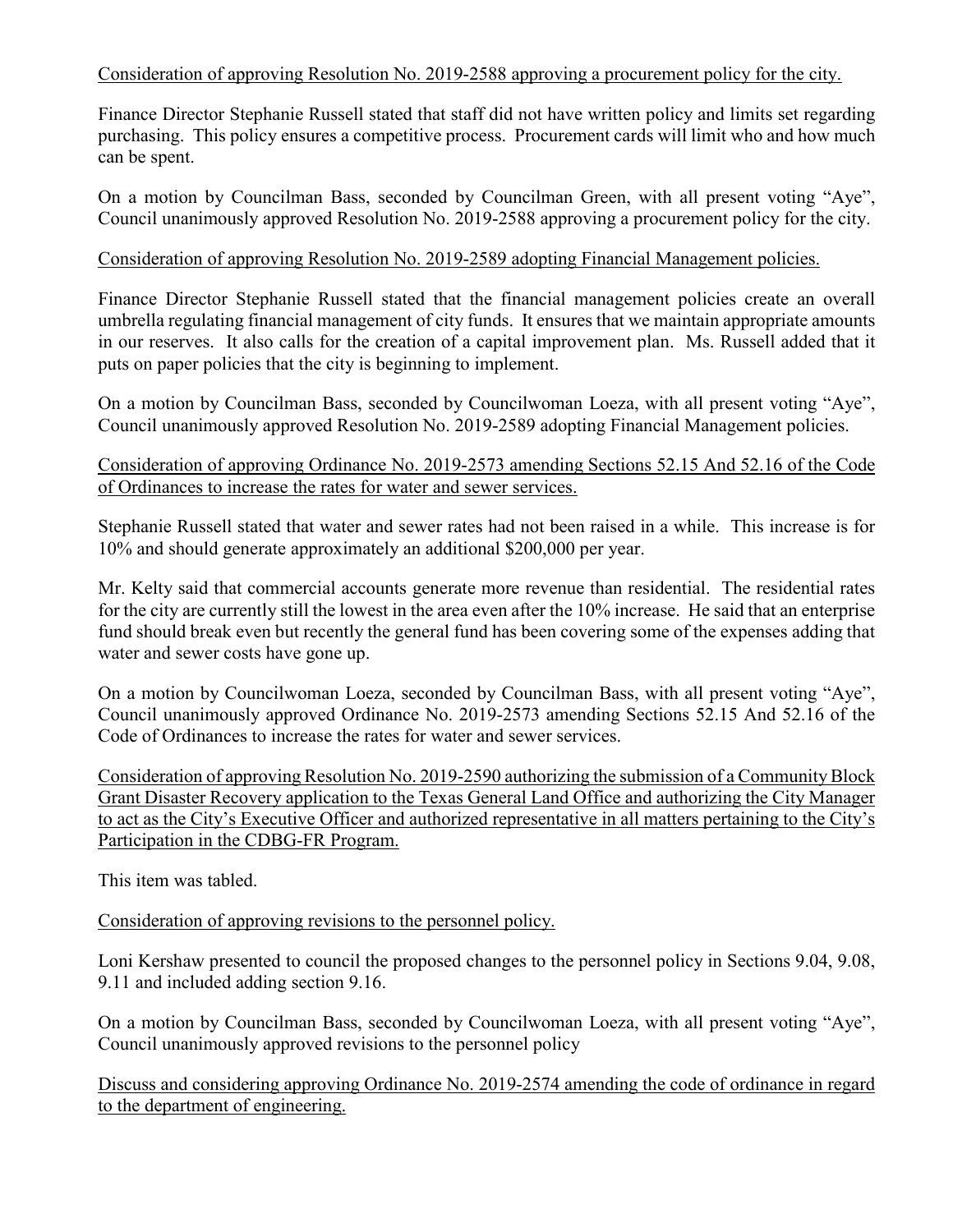Mr. Kelty explained that the code of ordinances only allows for a full time or part time engineer. This change would include "contractual" terminology. In this case, the engineer would be paid per the terms of a contract.

On a motion by Councilman Bass, seconded by Councilwoman Loeza, with all present voting "Aye", Council unanimously approved revisions to the personnel policy.

Consideration of authorizing the City Manager to negotiate an engineering general services agreement with recommended engineering firm.

Mr. Kelty said that four firms were interviewed. Freeze & Nichols was very well qualified and were unanimously recommended by the Interview Committee. He added that if authorized, he will negotiate a contract for council approval.

On a motion by Councilwoman Loeza, seconded by Councilman Yates, with all present voting "Aye", Council unanimously approved authorizing the City Manager to negotiate an engineering general services agreement with recommended engineering firm.

#### **WORK SESSION:**

Mayor Brimage announced that there was a death of a 23-year old over the weekend when a boat he was riding in hit the train trestle. He added that everyone involved did an amazing job responding to the emergency. He said that approximately 2,800 employees from BISD had a crawfish boil and was glad they chose Freeport. The Fire Department and the Police Department was participating in DARE camp. He told the Parks Department and Street Department that he had received a lot of compliments on the good work they are doing and to pass it on to their employees.

Councilman Ken Green stated that the new house near Broad Street looks nice. He also said he had seen the city working on sidewalks.

Councilman Brooks Bass had nothing to report.

Councilwoman Sandra Loeza questioned if we knew the status on the highway construction between Clute and Freeport.

Councilman Yates had nothing to report.

City Manager Tim Kelty announced that he is working on a number of agreements including: a wholesale water agreement with Surfside and sewer agreement with Bryan Mound, and would soon be bringing them for council action.

#### Update on reports / concerns from Department heads

Golf Course Director Brian Dybala said the Golf Course had its first tournament using the new pavilion. The turnout was great but the pavilion was hot and that needed to be addressed.

EDC Director Courtland Holman announced that they had attended ICSC. He added that he's been speaking to two master developers, a strip center, a restaurant and two medical facilities.

Finance Director Stephanie Russell stated the audit report should be on the next council agenda.